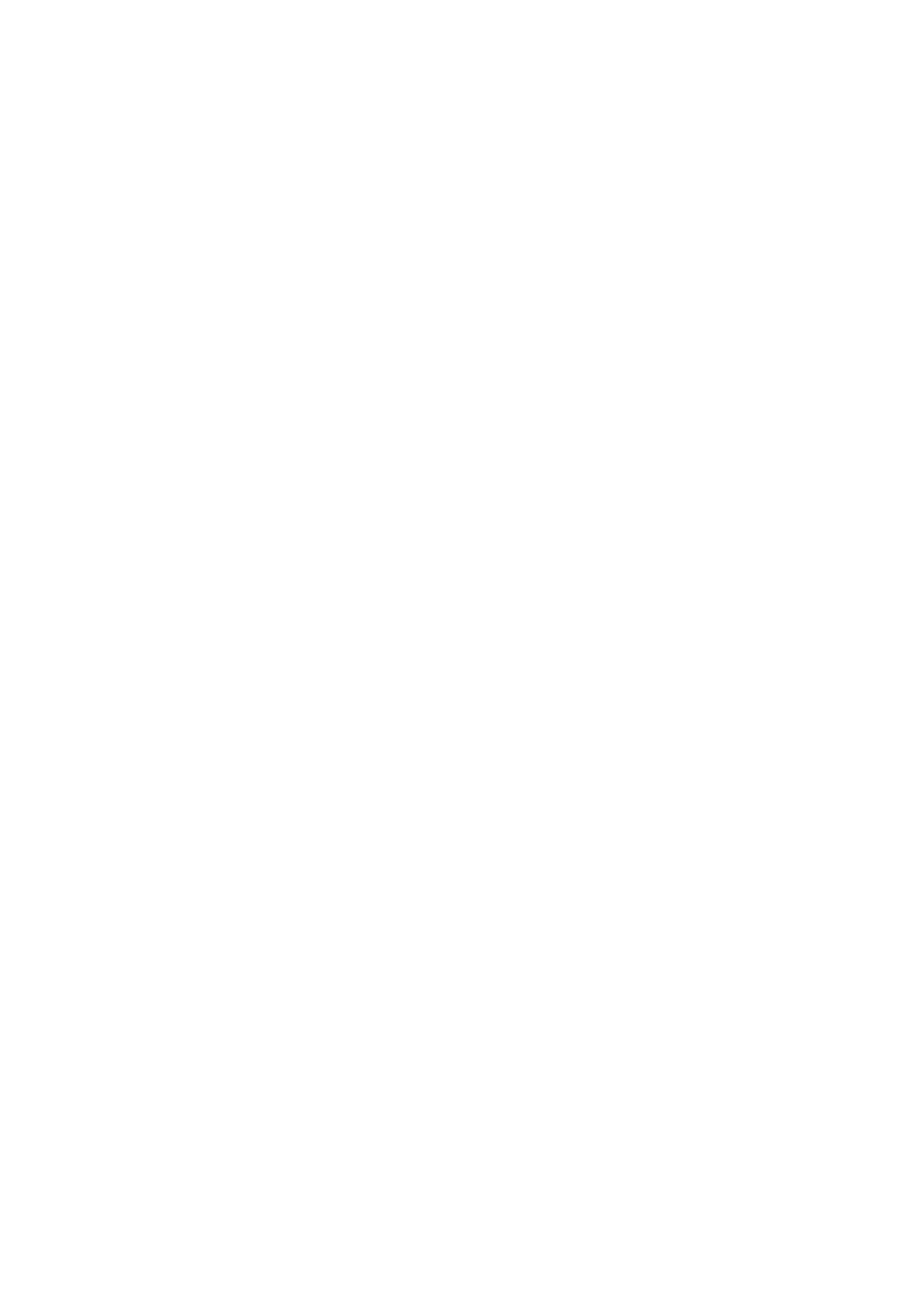potential by utilizing facilities, infrastructure, local wisdom, and potential in the surrounding environment with the aim that people can have skills and knowledge that are used to improve their standard of living [8]. By institutionalizing PKBM, the potential of the community can be grown, explored and utilized through learning activities.

The implementation of PKMB is managed by the community, by the community, and for the community ([9]. Basically, the establishment of PKBM is a place to develop the potential of the community to form self-reliance, because the community is the founder, manager, and user of PKBM. PKBM has a variety of learning programs for the community that are not limited by the age of students, background, gender and social status [10]. All levels of society can participate in learning in PKBM, especially for people who do not get formal education opportunities. The government strives for the existence of non-formal education units as an alternative for the community to acquire knowledge and skills in order to achieve the goal of educating the nation's life.

Many non-formal education programs are held in PKBM. It should be emphasized that PKBM does not only focus on equality education but also other non-formal education studies, such as community empowerment. Empowerment is an effort to develop community potential into competencies that include knowledge, skills and attitudes [11]. The potential of the community is developed through empowerment activities tailored to the needs and learning problems. Learning is a conscious effort to develop one's potential through knowledge transfer activities carried out individually or in groups to improve competence [12]. In community empowerment activities, learning activities are carried out by directly involving students from planning to evaluation. So it is necessary to place non-formal education to develop the potential of the community through empowerment activities. Community participation in empowerment can improve selfquality for living standards, and empowerment can form an attitude of independence. Empowerment activities involve a process of increasing and changing human resources to be able to independently develop the community and the surrounding environment [13].

According to [14] empowerment is an approach to community education to gain understanding of students in overcoming economic, social and political problems through 1) continuous training on all aspects related to teaching and learning activities, 2) learning knowledge and skills in accordance with needs, and 3) collaborate to meet needs and solve problems that arise in learning. Thus, it is necessary for managers to mobilize community participation by inviting them to be involved in making programs, so that the programs made are in accordance with the learning needs of the community. This capability is carried out for managers, because it is in accordance with the characteristics of PKBM as a community organization.

It is hoped that through community empowerment, people can adjust and even control economic, social and political forces in order to be able to improve their status or position in society [15]. There are signs or characteristics of people who are able to improve their status or position in society, including 1) capturing high access or opportunities, 2) having high bargaining power, 3) the ability to choose with various options, 4) the ability to think critically and use experience. to assess competencies that provide benefits, 5) have high creativity by having a positive view of oneself and the environment [16].

The condition of PKBM in Jombang Regency according to the observations, is still has a lot of concern, because most of them are in a condition of torpor between life and death, the condition does not experience development (stagnant), it is "on-of" (relying on financial assistance from the government). There are activities if they receive aid funds, and vice versa, there are no activities, if they do not get aid funds. The manager knows that the grant is only once a year. This condition is certainly very sad, because it is owned by about 5% of PKBM, from 53 PKBM in Jombang. The PKBM manager in Jombang Regency lacks a strong vision, mission, and commitment in organizational development, due to the limited insight of the manager, especially in managing the organization and managing adult learning, as well as mastering the competence of managers. Managers do not involve community leaders who have the potential to be involved in the socialization of programs and institutions to the community. PKBM Jombang Regency does not have a data base on the learning needs of the target students. It is not even known in the environment around the PKBM of Jombang Regency, so that learning cannot run sustainably in meeting the learning needs of the community. PKBM Jombang also does not yet have a vision of developing the local potential of the area and the surrounding community. PKBM Jombang Regency as an institution has not yet built a network with business partners and the industrial world, even related agencies, have not been able to seek superior products or services as the main funding support in providing services to the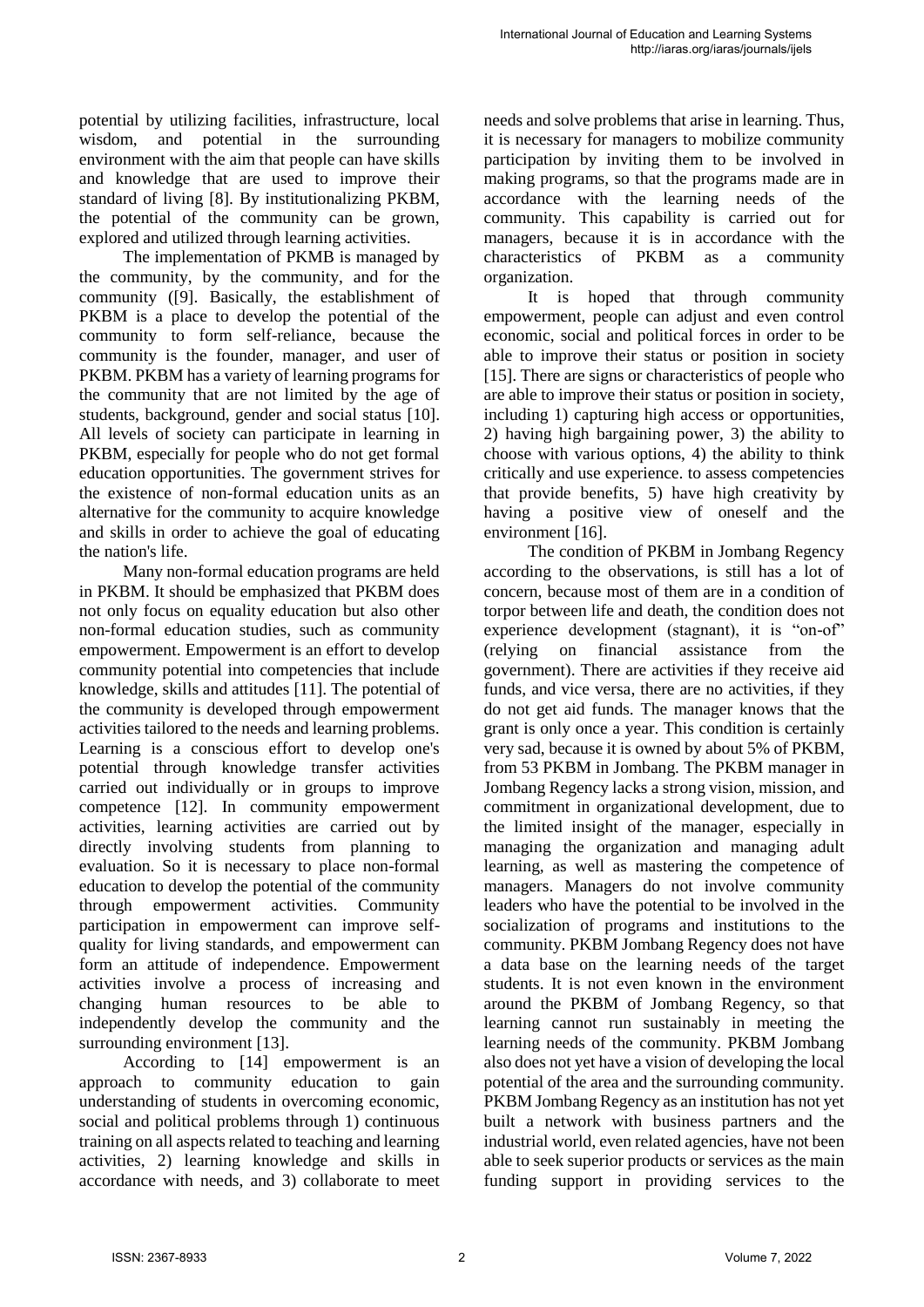community. PKBM must play a social and economic role and function, so that it becomes a place for learning for the community. Most of the PKBM in Jombang Regency have not been able to carry out their functions as institutions, nor as a forum to serve the learning needs of the community, in realizing an empowered and learning community. This research is important and strategic to be carried out, with the hope of increasing the competence of managers in the form of knowledge, skills, and attitudes. Then it will lead to a change in the mindset and behavior of PKBM managers in managing the institution independently to serve the learning needs of the community.

The current management of PKBM in Jombang Regency, which is still traditional or conventional, can create its own problems, both due to internal factors and external factors, including the highly varied conditions of each institution. There is no clear categorization of PKBM yet, but in general this category can be observed in the field, especially in managing and implementing its programs, both regular and non-regular programs. Each region has a Communication Forum for Community Learning Activities Center (FK-PKBM), but so far in Jombang it has not been able to run effectively. The role of the Forum is very important, and is highly expected in fostering, and assisting institutions, as partners of local governments in fostering and facilitating the development of PKBM. The forum must be strived to be able to carry out its function in fostering and developing PKBM, especially institutions that are still experiencing problems in their development.

This condition affects the success or failure of the organization of the institution, besides that it also requires the ability of managers to plan, implement, evaluate and develop a non-formal education program [17]. In managing an institution, one's skills are needed to package an activity, in order to achieve the goals of the institution. Management is the ability and skill of a person to carry out activities with other people or through other people to achieve the goals of the organization [18]. Then reaffirmed by Hersey and Blanchard [19] management is an activity carried out together, both with individuals and groups to achieve the goals of the organization. Institutional managers should be able to cooperate with internal and external parties to make it easier to carry out their duties and functions in developing PKBM.

The main function of PKBM is as a forum for various community learning activities that can improve knowledge, skills and attitudes as an effort to develop self-quality. In addition to the main function, there are supporting functions in the implementation, there are at least four areas of activity that are managed, including [20], 1) education which includes counseling and mentoring. The institution does not only have equality programs, but also various learning activity programs, including counseling and mentoring. To form a learning community, extension activities have not been maximal enough, so assistance is needed so that the community can be independent of their welfare, 2) collect and provide information for the surrounding community. PKBM as a social institution can certainly provide information for the community, both in education, technology, public health, politics, and social. In addition, PKBM is also a collector of information, making it easier to find out the needs of the community. Managers can determine programs that are in accordance with community conditions. 3) develop and maintain information networks and partnerships. The development of a PKBM cannot stand alone, but requires partnerships to improve its quality. For example, PKBM partners with the Course and Training Institute (LKP). Through this partnership, institutions can provide skills to students. Institutions should not only partner with one or two institutions but also need to be developed in the expansion of partnerships. It is hoped that this mutually beneficial relationship can develop nonformal education units. So it needs to be maintained so that they can contribute to each other. 4) coaching educators and education staff in order to improve the quality of performance independently or facilitated from outside. Professional staff are needed, both educators and education staff so that in the learning process students are not monotonous and bored. Coaching is in the form of training that is held regularly to improve the competence of educators and education personnel, so that the goal of educating the community is realized.

The implementation of PKBM requires the ability of managers to provide quality program facilities and services. Service quality will determine the success of a program by looking at the enthusiasm of the community. The existence of competent and qualified human resources plays an important role in improving service quality. Institutional managers who have competence are able to manage the implementation of PKBM. According to McAshan in [21] competence is an ability that is controlled by a person, both knowledge and skills that have become part of them to perform cognitive, affective and psychomotor behavior as well as possible. Then according to Anderson [22] competence is the basic character possessed by a person consisting of knowledge and skills, as well as other personal attributes that can distinguish good performance abilities and bad performance. Then there are five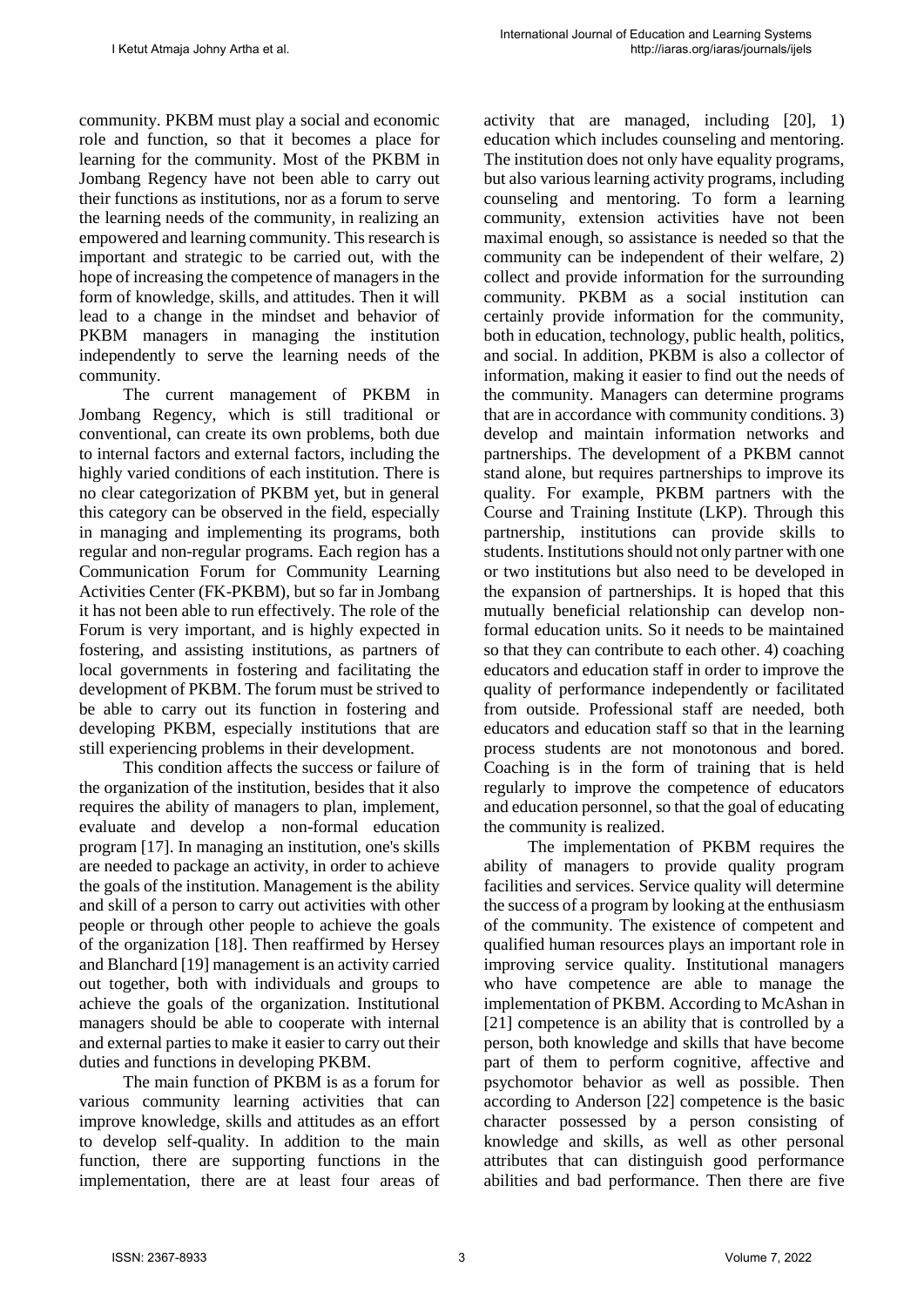characteristics of competencies according to Spencer [23], namely 1) Motive, which is a consistency that a person wants towards an action, or can be said to be a driver, and moves towards choices with the goal to be achieved, 2) Character, is a response to an attitude. consistent with certain situations or actions, 3) Selfconcept, namely the attitude or value of a person who describes himself or herself towards an action, 4) Knowledge, is an information possessed by a person to make it easier to carry out an action, and 5) Skills, is the ability of someone to do a physical task by involving the coordination of the human senses.

Institutional managers must have competencies that are described through tasks and work that emphasize outputs and results in accordance with the objectives of the implementation. Competency standards that must be possessed by PKBM managers [24] include 1) personality competence, which consists of the ability to live values, have an attitude towards the target group, master personal communication, and the ability to work together, 2) competency of social skills, consisting of the ability to plan programs, motivate community groups, organize programs, carry out coaching, carry out assessments, make reports, have an entrepreneurial spirit and master the field of administration, 3) professional competence, which consists of understanding the basic concepts of non-formal education described through educational programs non-formal, youth, Early Childhood Education, community, skills expertise, basic concepts of adult education (andragogy), understanding of lifelong education, and non-formal education units, 4) managerial competence, consisting of outlining applicable rules, planning and set the target of each activity, assigning personnel and details of their respective duties.

Competencies that must be possessed by managers related to PKBM management, namely managerial. This competency requires managers to be able to lead and run programs in utilizing human resources, creating habits that cultivate creative and innovative institutions for students, monitoring from planning to evaluation, making PKBM program reports in accordance with procedures, and planning follow-up to a program. [25]. With this, managers are expected to be able to manage potential resources needed to carry out managerial functions. Three important things must be owned by managers to carry out managerial duties, including knowledge, skills, ability to understand human behavior and organizational behavior [26]. Managerial competence is the main task that is owned by managers to regulate institutions, both internally and externally. According to Leithwood and Montgomery [27], said that as a manager must have skills related to, 1) Outlining the rules and regulations set by higher institutions to be applied to the PKBM education unit, 2) Planning and setting program targets or activities carried out during a certain period, 3) Determine and regulate members involved in PKBM activities, 4) Determine task details for members involved in PKBM implementation, 5) Delegate some of the duties of authority for members involved, 6) Supervise the implementation of tasks carried out by the members involved, 7) Prepare and report the results of activities to the agencies above them periodically and 8) Can solve problems encountered in the process of carrying out managerial tasks.

In accordance with the results of research [6] in Garut Regency, managerial ability in implementing empowerment programs has a direct effect on service quality and graduate productivity results. Thus, PKBM managers are obliged to understand and apply managerial competencies so that institutions can develop more and wider programs for the community in the form of empowerment. The existence of PKBM must show its existence through professional performance to the community in organizing empowerment programs so that the learning needs of the community are served. PKBM as a community education institution must be able to provide services to the community to develop human resources and natural resources. With the ability of managers to synergize human resources and natural resources into a force that produces products and services.

The tasks carried out by institutional managers in Jombang Regency are faced with obstacles, giving rise to difficulties in managing a program. This is due to the various educational backgrounds possessed by managers which allow there to be a gap between the competencies that should be possessed as managers and competencies that have been previously owned. An example of a PKBM manager with a bachelor's degree in economics, in managing the institution is not only related to financial administration, but is also involved in the community. Economics does not have knowledge of adult education (andragogy) which makes it difficult to determine adult learning needs. The difficulties experienced by a number of managers who have different educational backgrounds make the programs implemented cannot run optimally considering the characteristics of nonformal education are very different from formal education. There are characteristics in the implementation of non-formal education, including understanding community habits, empowerment, development models, community learning models,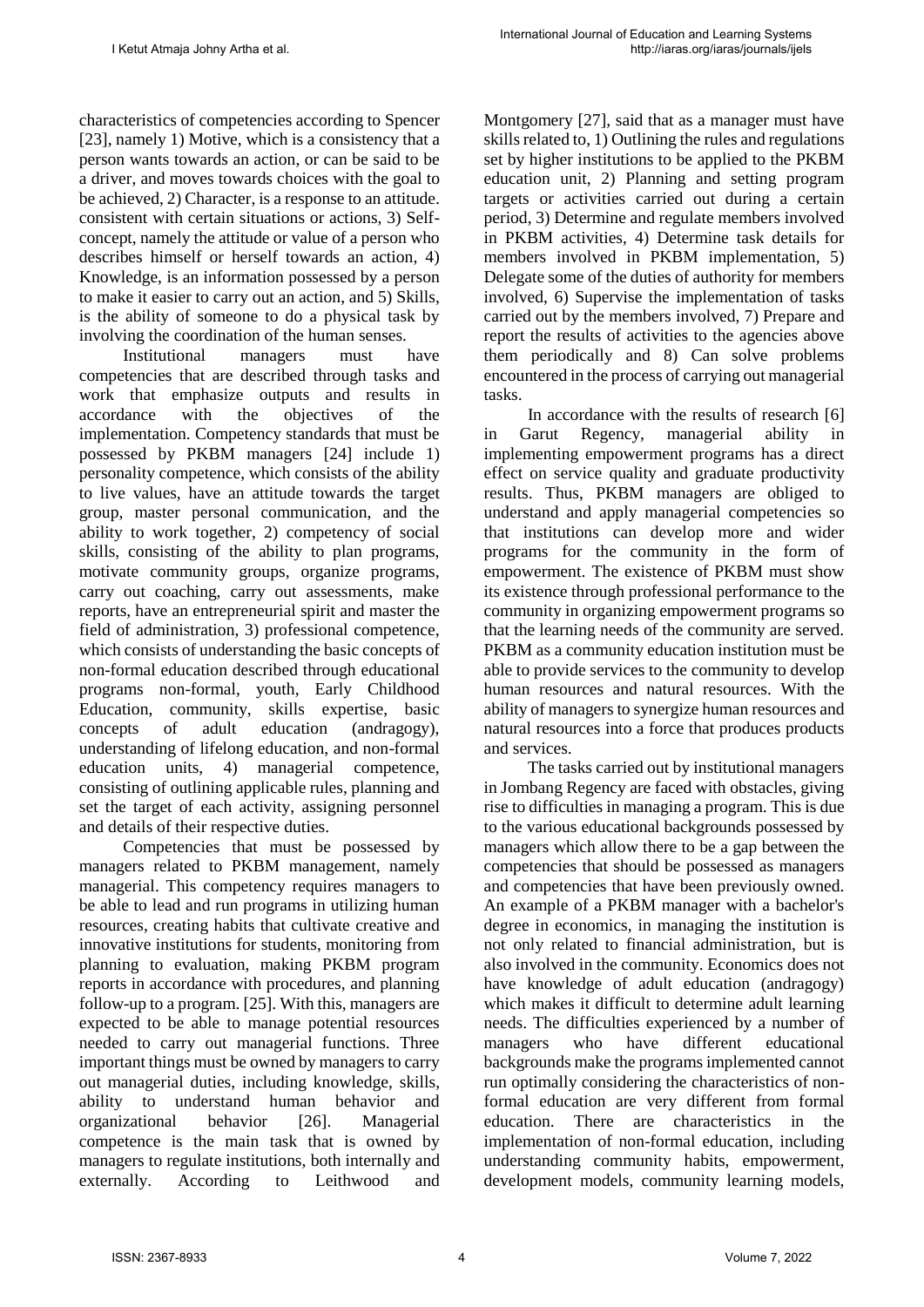and management of non-formal education programs [28]. The characteristics of the implementation of the non-formal education program must be fully understood by the manager, so that the programs organized can run according to their objectives.

# **2 Problem Formulation**

This study uses a quantitative approach with a survey method. Survey research, according to Bernard [29] is a quantitative research, with researchers asking respondents about past or present beliefs, opinions, object characteristics and behavior. The purpose of this research is to describe the implementation of managerial competence for managers in community empowerment programs. The research location is in PKBM Jombang Regency. This research was conducted for six months. The population in this study were all PKBM in East Java. Then the sample in the research is all PKBM in Jombang Regency, because in quality it is more advanced and active with its programs both regionally and nationally, it even has a national ranking, empowering rank and institutional management. Respondents in this study, namely PKBM managers, consisting of the leader, secretary, and treasurer. The population of the number of PKBM in Jombang Regency is 53. Sampling in this study used a purposive sampling technique, namely the sampling technique was based on the manager's considerations, so the number of 53 PKBM that were active was only ten from the initial identification results so that the number of sample respondents became 30 people in PKBM Jombang.

Data collection techniques developed in this study: Tests, used to explore data regarding managerial competence in empowerment programs at institutions developed in the community. Interviews were used to complete the data collected through tests on the implementation of managerial competencies in developing community empowerment programs. Observations are used to observe the implementation of learning and community empowerment efforts through ongoing programs as a complement to test data.

The data analysis technique in this study uses percentages. Activities in data analysis are grouping data based on variables and types of respondents, tabulating data based on variables from all respondents, presenting data for each variable studied, and performing calculations to answer the problem formulation. Descriptive statistical analysis with percentages is an analytical technique used to see the tendency of the frequency of respondents'

answers and phenomena in the field. This step is also to see large and small respondents' answers, so that the results of the next data can be easily analyzed. In the percentage analysis, there are procedures, including: 1) Data Checking (Editing) Stage. At this stage, the researcher examines the data. This stage is very important to do to determine the level of validity of the data collected, 2) Coding Stage, at this stage the researcher provides a code to facilitate data analysis. The coding of respondents' answers is classified into certain codes, 3) Tabulation stage, at this stage the researcher performs tabulation, namely briefly and systematically grouping respondents' answers based on the same category into tabular form, 4) Calculating the frequency of answers or data, 5) The stage of calculating the percentage using the percentage technique of each data obtained, 6) Stage of the results of the data made into tabular form, and 7) Stage of data analysis.

The data analysis technique in this study used descriptive statistics with percentages and used descriptive statics frequencies with the help of *SPSS 22.0*. In this study, data analysis in percentage form used the following formula [30]: Analysis formula per item:

$$
P = \frac{\mathrm{f}}{\mathrm{N}} \times 100\%
$$

Information:

F :Frequency (respondents' answers) N: Total Number of Respondents

Q: Percentage figures

Variable analysis formula:

$$
P = \frac{\Sigma \text{Empirical Score}}{\Sigma \text{Expected Score}} \times 100\%
$$

The answers from respondents in the questionnaire were analyzed using the percentage formula above using the percentage category benchmark as follows.

#### **Table 1.1 Managerial Competency Criteria PKBM Jombang Regency**

| <b>Answer Percentage</b> | <b>Classification</b> |
|--------------------------|-----------------------|
| 81%-100%                 | Very Good             |
| 61%-80%                  | Good                  |
| $41 - 60\%$              | Bad                   |
| 21-40%                   | Very Bad              |

**Source:** [31]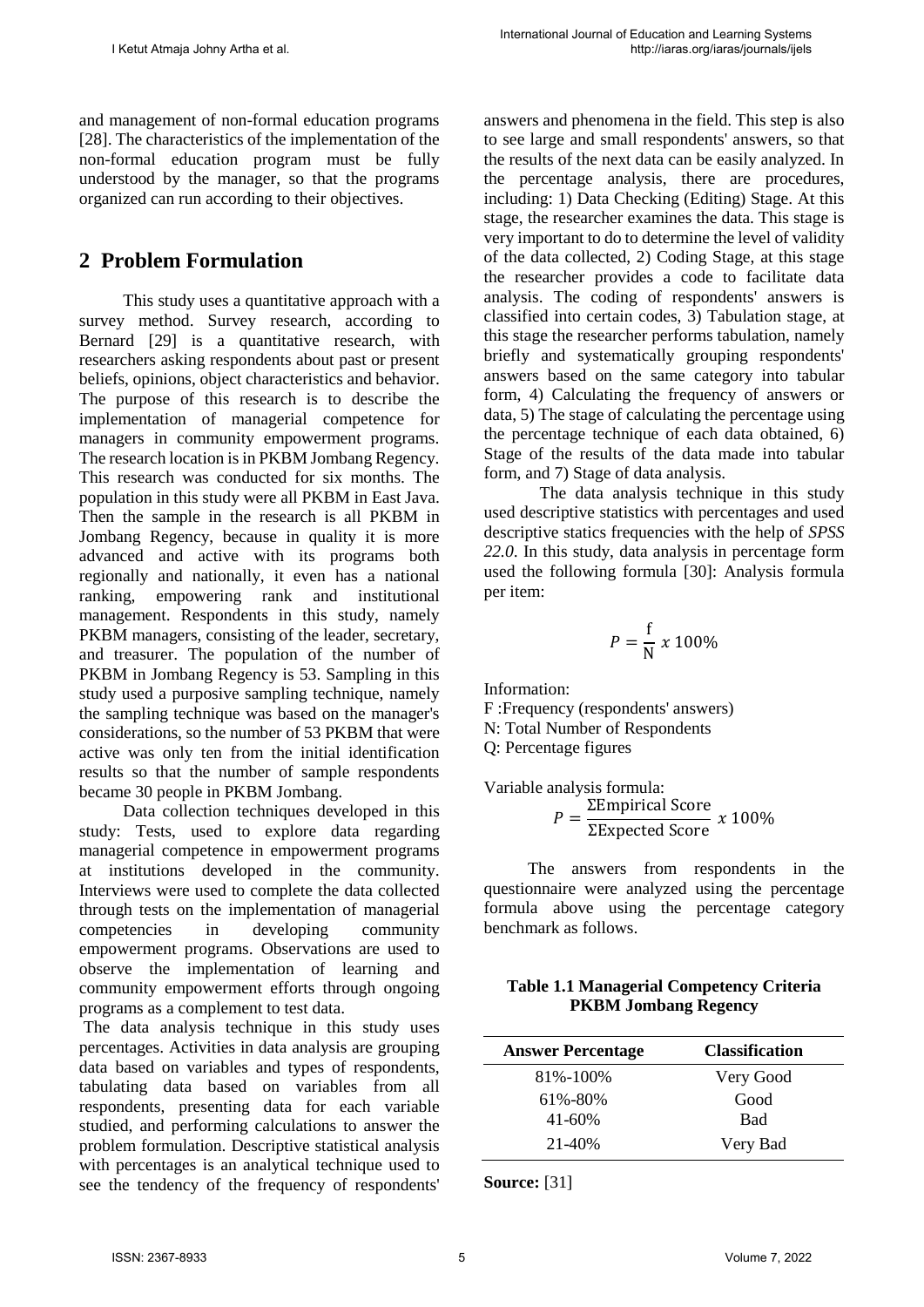# **3 Problem Solution**

This study used a survey method, which was carried out at 10 PKBM in Jombang Regency. The reason: Jombang Regency is geographically divided into two parts, namely the northern and southern regions. North Jombang is a flat and urban area, while South Jombang is a highland area towards the mountains, as an agricultural and plantation area. The northern area they call the 'abang' (red) area, because it is inhabited by most of the immigrants from various ethnic groups in Indonesia (ethnic Chinese, Arabs, and ethnic Indonesians), who live from labor, labor, entrepreneurship, and trade. Meanwhile, South Jombang is called the 'ijo' (green) area, because it is inhabited by most or even almost all of the indigenous natives who choose to move aside to agricultural areas of the highlands and mountains to live as farmers. From history, the condition of the "ijo and abang" area has become Jombang to this day.

In the initial research with a survey approach, the researcher carried out two activities, namely conducting FGD (focus group discussion) activities followed by giving tests on managerial competencies, and conducting field visits to PKBM. Researchers chose PKBMs that have been established for more than five years (between 5-10 years), as many as 10 PKBMs, so that they have experience in running the wheels of management. All of them have also received aid funds from the government, some even received it more than once, some received it three times. The development of program activities in institutions is highly dependent on the creativity of the managers.

Qualification level of education of PKBM managers in Jombang Regency, it can be stated that most (70%) of the 10 PKBMs, managers are undergraduate (S1) and even postgraduate (S2) from various fields of science, especially education by (30%). In terms of gender, the managers (70%) are managed by men, and the rest (30%) are managed by women. Judging from their work there are elementary school teachers (20%), entrepreneurs (30%), domestic workers (10%), and purely in PKBM (40%). They are entrepreneurs from PKBM, by establishing institutions and starting various businesses. Some of them are purely active in the field of non-formal education. Managers seen from their age are classified as young between 25-35 years (50%), 36-45 years old (40%), and 46-55 years old (10%). Institutional managers are of productive age, so the willingness to advance PKBM is still quite high, so a touch of coaching in the form of training is important.

The education level of all managers (100%) is undergraduate, even three people (30%) have a postgraduate degree (S2). The level of education has a positive impact on the pattern of managing PKBM, although this is not always the case. However, it is not yet known in relation to knowledge about the competence of institutional managers. Their age is classified as productive age (100%), which is between (30-45 years), meaning that they are still very enthusiastic and long in making it possible to achieve success, as long as they are given regular coaching. It is possible, if touched with the right training, they will become reliable managers for PKBM. In every training there will be motivation, but not all participants have strong motivation to their place of origin. Strong motivation during the training, after the completion of the training has disappeared again. Some of them still have strong motivation until they return to the institution, so the spirit to make changes, especially changes in mindset or belief in success that moves them towards the progress of the institution.

The results of the managerial competency test of managers who were used as respondents in the study hoped that they would be able to provide a more detailed description of the condition of that competence. The results of data analysis in more detail and in full regarding the condition of the managerial competence of PKBM managers are outlined in the following tables below.

| Table 1.2                                      |  |  |  |  |
|------------------------------------------------|--|--|--|--|
| <b>Managerial Competency Test Results of</b>   |  |  |  |  |
| <b>Respondents Research In Jombang Regency</b> |  |  |  |  |
| 2019                                           |  |  |  |  |

|                | <b>Managerial Competency Score</b> |                |  |  |
|----------------|------------------------------------|----------------|--|--|
| Respondent     | Managerial                         |                |  |  |
|                | Frequency (f)                      | Percentage (%) |  |  |
| r1             | 8                                  | 61,5           |  |  |
| r2             | 8<br>61,5                          |                |  |  |
| r3             | 53,8                               |                |  |  |
| r <sub>4</sub> | 7                                  | 53,8           |  |  |
| r5             | 8                                  | 61,5           |  |  |
| r6             | 7                                  | 53,8           |  |  |
| r7             | 8                                  | 61,5           |  |  |
| r8             | 6                                  | 46,2           |  |  |
| r9             | 6                                  | 46,2           |  |  |
| r10            | 7                                  | 53,8           |  |  |
| Items:         | 13                                 |                |  |  |
| Average        | 55,34                              |                |  |  |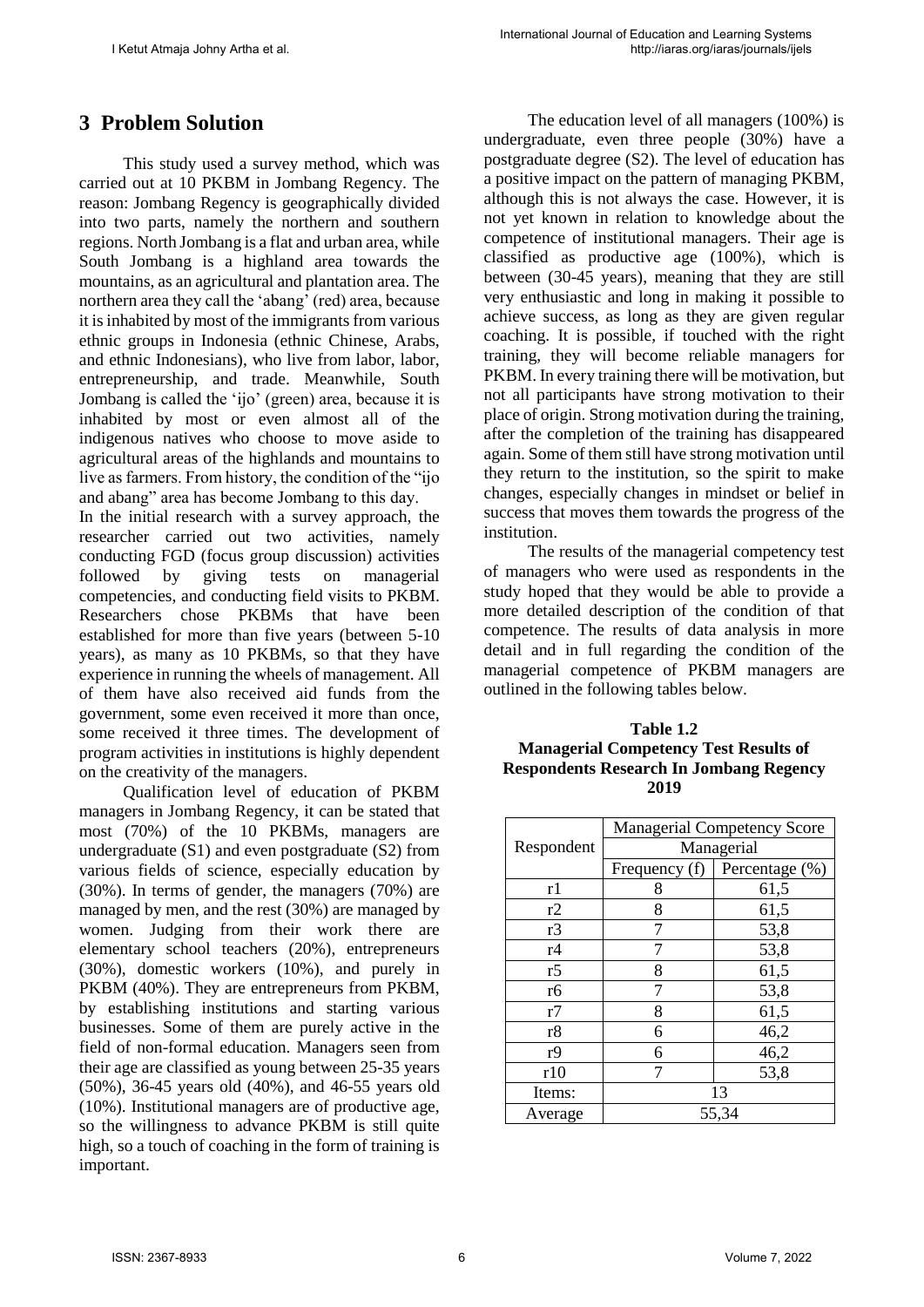Achievement of managerial competency score (55.34%) is categorized as bad. This means that managers have not been able to develop strategies to foster creative, innovative, and productive behavior or vice versa be able to develop strategies to generate creative, innovative, and productive ideas. Even must be able to integrate between strategy and behavior.

Weaknesses or weaknesses obtained from respondents in managing the institution so far include: not forming a work team, meaning that the manager works alone, the institution is founded by the family so that it automatically works alone; lack of communication with fellow managers, so less motivated by the achievements of friends; less seeking information either through electronic media, socializing, or reading; lack of identification of targets on a regular basis to create a database, so that they are less well known in their environment; less involvement of community leaders in socializing the program to the community; lack of promotion and socialization of programs and products, so that there are village chiefs who do not know that there is PKBM in their village; do not make plans for superior programs or priorities, so that they are not easy to be recognized by the public; has not been able to serve all the learning needs of the community; the manager is less active in visiting friends who have succeeded, product promotion is also very less, so that the marketing falters; has not been able to carry out functional cooperation with the business world and the industrial world (DuDi); have not demonstrated a high work ethic and responsibility; has not shown a solid work discipline; have not done creative ideas; has not demonstrated the ability to lead the implementing staff; has not been able to create a conducive working situation; has not carried out monitoring and evaluation of personnel and programs; have not set targets for each activity; do not yet have the details of the duties of each personnel; have not carried out problem solving when problems occur; has never delegated some of his duties and authorities to subordinates. The explanation of the table above can be read more quickly in the graphic image below. The graph below describes the respondents' achievements in managerial competence.



#### **Graph: 1.3 Conditions of Respondents Managerial Competence.**

The results of the analysis using interval, frequency, and percentage classes, in order to see the range of scores, numbers, and percentages of each respondent, so that the level of knowledge about the managerial competence of managers can be known. Managers' knowledge of these competencies underlies them in managing PKBM so far, by developing programs based on an analysis of community learning needs with local potential and local wisdom. The manager's insight and knowledge will determine the variety of programs developed in the community. PKBM as a community institution, the manager must have a higher concern than the general public. It will be seen once the ability of a manager in managing the PKBM.

| Table 1.4                                                |  |  |  |  |
|----------------------------------------------------------|--|--|--|--|
| <b>Results of Interval Class Analysis in Preliminary</b> |  |  |  |  |
| <b>Research In Jombang Regency 2019</b>                  |  |  |  |  |

| N <sub>o</sub> | Pre test model    |           |            |
|----------------|-------------------|-----------|------------|
|                | Interval<br>Class | Frequency | Persentage |
| 1              | 41-42             | 2         | 20         |
| $\overline{2}$ | 43-46             | 4         | 40         |
| 3              | $47 - 50$         | 1         | 10         |
| 4              | 51-53             | 3         | 30         |
|                | Total             | 10        | 100        |

In the table above, it can be stated that the range of values obtained is the lowest of 10, and the highest value of 40, then the interval class is arranged. The class interval 41-42 with frequency 2 or equal to 20%, interval class 43-46 with the highest frequency is 4 or equal to 40%, class interval 47-50 with frequency 1 or equal to 10%, followed by the interval class 51-53 with a frequency of 3 or equal to 30%. Depicted in the graph below.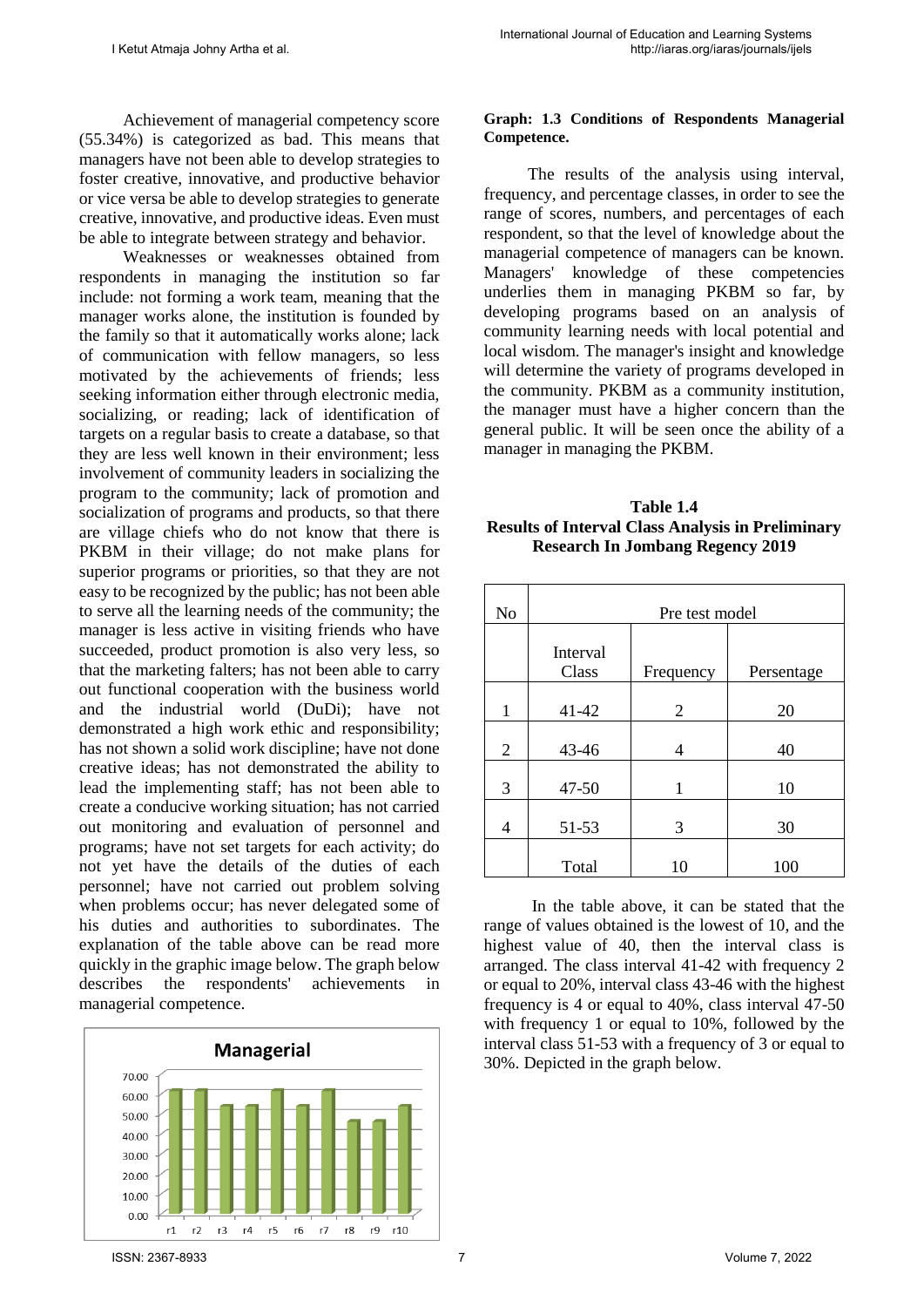

**Graph: 1.5 Interval Class and Percentage** 

### **4 Discussion**

The results of data analysis showed that managers' understanding of managerial competence reached 55, 34%. The achievement of this percentage proves that PKBM managers are categorized as lacking in mastery of managerial competence. Managerial competence requires managers to be able to lead and run programs in utilizing human resources, creating habits that cultivate creative and innovative institutions for students, monitoring from planning to evaluation, making institutional program reports in accordance with procedures, and planning follow-up to a program. [25].

Understanding of managerial competence is categorized as lacking, which means that managers do not yet have mastery of managerial competence in carrying out the wheels of institutional activities, such as; create strategies to foster behavior that embodies creative, innovative, and productive ideas. Institutions must be strengthened by implementing these ideas or ideas in the PKBM development program plan, so that between strategies and behaviors that grow and develop into an activity to achieve goals. Recruitment of personnel is an important thing in achieving the progress of an institution. The role of human resources is very dominant in the progress achieved in the course of the institution. Moreover, the manager is able to organize everyone involved with a detailed division of tasks and responsibilities operationally.

Respondents who have a good managerial competency assessment category are (61.5%). This shows that the respondents already have and master the managerial competence in managing the PKBM they lead. Although not fully mastered, such as the ability to describe applicable rules, plan and set targets for each activity, assign personnel and details of their respective duties, be able to delegate some of their duties and authorities, supervise personnel duties, compile periodic activity reports, and solve problems encountered in carrying out their duties. Managers still need training to improve managerial competence, in order to be able to advance the institution in managing independent PKBM. Managers lack and mastery of managerial competence, so that institutions are still weak in competitiveness, and run their programs for the community. Lack of confidence (mindset) is successful in finding strategies that are expected to be able to grow creative, innovative, and productive ideas.

The implementation of the empowerment program is not optimal in its implementation. Many people who are involved in the learning process at PKBM Jombang only want to get a diploma, not the expected skill. The motivation given by managers to students is only limited to completing compulsory education set by the government. In addition, the manager in making the program does not match the needs of the community, because the educational qualifications of the manager have nothing to do with the implementation of PKBM. Not found non-formal education graduates as managers of PKBM institutions, especially in Jombang Regency. Although graduates of PKBM managers in Jombang Regency have taken education (S1) or (S2), they have not been able to become reinforcement for the success of the program implementation. Moreover, in the implementation of empowerment programs, according to Leithwood and Montgomery [27], said that the implementation of managerial competence for PKBM managers or managers must have abilities related to, 1) Outlining the rules and regulations set by higher institutions. to be applied to educational units, 2) Planning and setting targets for programs or activities carried out in a certain period, 3) Establishing and managing members involved in activities, 4) Establishing task details for members involved in organizing activities, 5) Delegating some tasks authority for the members involved, 6) Supervise the implementation of the tasks carried out by the members involved, 7) Prepare and report the results of activities to the agencies above them periodically and 8) Can solve problems encountered in the process of carrying out managerial tasks.

From the results of these percentages, there is still a suitable managerial competence category, which is a supporting factor in implementing PKBM managers' managerial competence in community empowerment programs in the Jombang Regency. Factors that can support implementation include the educational level of PKBM managers equivalent to a bachelor's degree. Some even have a master's degree (S2), the institutional infrastructure is adequate. The institution has been established for more than ten years to provide experience in running the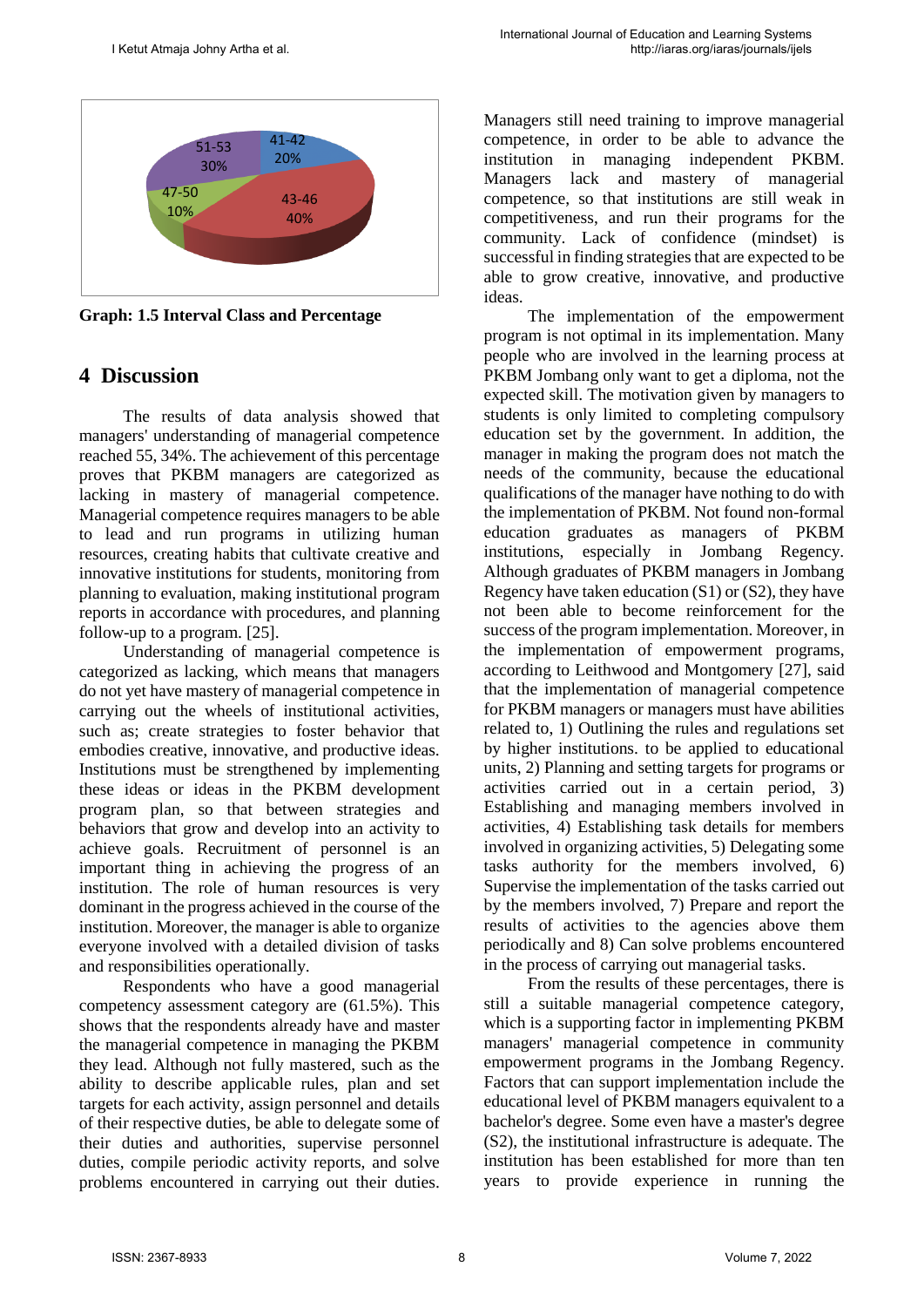institutional wheel. The institution's existence already has strong legal legitimacy has been proven to have a notary deed, a permit for the implementation of PKBM from the local Education Office. The area has potential that can be developed through its programs. Programs that can be developed include literacy (functional literacy) as stated by Ruchiyat [32] that PKBM is a place of learning and a source of information, which is formed and managed directly by the community which contains various types of functional skills that lead to the empowerment of local potentials to increase knowledge, skills, and attitudes in the social, economic and cultural fields as a superior local program for the community.

However, there are also inhibiting factors that do not maximizein community empowerment programs in Jombang Regency, namely managers are not serious in managing their institutions, managers are not yet in the form of work teams, even still managed by one family, low institutional insight of managers, because they are shackled by the mindset of managers in developing institutions depending on aid funds from the government, lack of communication between institutions, PKBM forums, the Education Office, and related agencies, do not yet have a superior program that can elevate the dignity of the institution to a wider extent, and the lack of institutional partnerships with the industrial world as stakeholders in accepting graduates and institutional products.

Strengthening PKBM institutions is carried out in stages, because strong institutions will be able to develop and be able to seize more and wider opportunities. Such as preparing qualified human resources (technical personnel) and having a strong commitment in line with the goals of the institution, forming teamwork, compiling data bases, building functional cooperation networks, creating superior programs and products, actively hunting for information to related agencies. Managers are also looking for cooperation with other institutions or agencies, apart from the Education Office, as a crosssectoral program. Managers can cooperate with related agencies: agriculture, fishery, plantation, animal husbandry, health, religion, industry and trade, social, or other institutions; other bodies such as; Center for the Development of Early Childhood Education and Community Education, Community Empowerment Agency, Women's Empowerment Agency, and others. Even today, almost every region is tracing history, culture, figures, civilizations, to develop batik designs, as regional icons. For example: Lumajang Regency developed the Great Banana Batik Design, because the area produces

bananas, Mojokerto Regency designs batik with the nuances of Majapahit history, especially areas that previously did not have batik, but now they are developing creativity.

Managerial ability is a must for PKBM managers because he as a manager means he is also a leader who must have the ability to move people to stay enthusiastic and motivated to carry out their duties. Besides that, he also has to manage the materials used as products. A manager must establish a strategy to foster creative, innovative, and productive behavior. On the other hand, it also determines behavior to determine strategies for human resources in PKBM. He also integrates strategy and behavior to achieve success in every step of his activity.

A PKBM manager must build entrepreneurial abilities because non-formal education programs must be entrepreneurship-based, as an attraction for students to participate in learning. Because the target of non-formal education is partly adults, learning must use the principles of adult learning. Adults want to learn because they already have a readiness to learn, have a self-concept, can learn, are willing to learn if it helps live their lives, have an experience that can be used as learning material. Developing the community's productive economic business will positively impact the institution because it is functional.

# **5 Conclusion**

The results of data analysis and discussion show that managers' understanding of managerial competence reaches 55, 34%. It means that PKBM managers reach the category of less in the mastery of managerial competence. These results prove that managers do not yet have the mastery, understanding and application of managerial competence in carrying out activities, including; create strategies to foster behavior that embodies creative, innovative, and productive ideas. Managers lack the ability related to: 1) Elaborating on the rules and regulations set by higher institutions to be applied to the unit, 2) Planning and setting targets for programs or activities carried out in a certain period, 3) Establishing and regulating members involved in activities, 4) Determining the details of tasks for members involved in the implementation, 5) Delegating some of the tasks of authority for the members involved, 6) Supervising the implementation of tasks carried out by the members involved, 7) Compiling and reporting the results of activities to the above agencies on a regular basis. periodic and 8) Can solve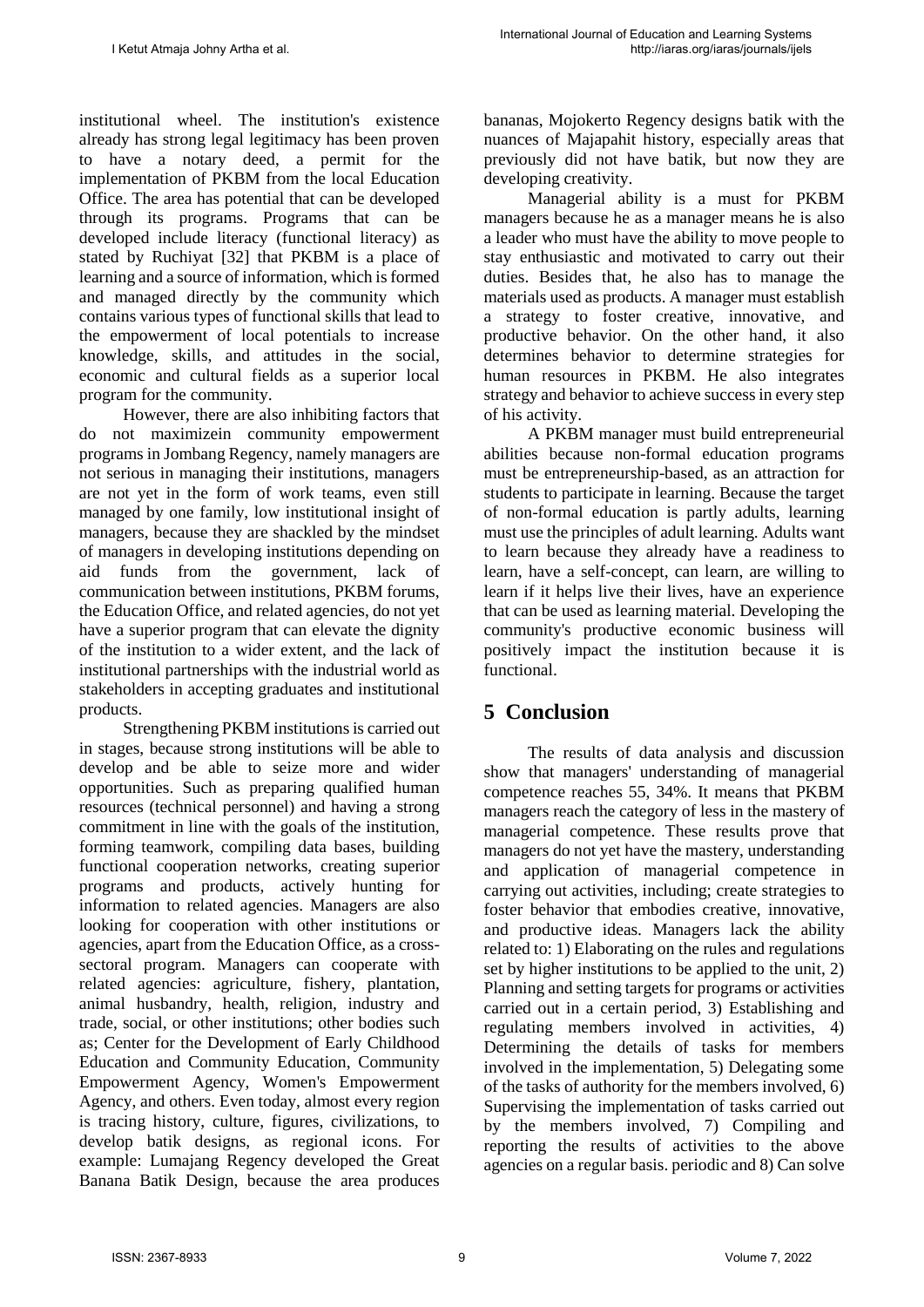problems encountered in the process of carrying out managerial tasks.

Some components have an excellent managerial competency assessment category of (61.5%). This shows that the respondents already have and master the managerial competence in managing the PKBM they lead. Although not fully mastered, such as the ability to describe applicable rules, plan and set targets for each activity, assign personnel and details of their respective duties, be able to delegate some of their duties and authorities, supervise personnel duties, compile periodic activity reports, and solve problems encountered in carrying out their duties. Therefore, it is still essential to hold training to improve the managerial competence of managers so that they can advance institutions in managing independent PKBM.

### **6 Suggestion**

From the results of this study, it is expected that PKBM managers in Jombang Regency will apply a lifelong learning process to improve managerial competence in developing knowledge, skills, and mental attitudes. It is necessary to hold managerial competency training to be more detailed in solving problems faced by PKBM managers so that the Jombang Regency PKBM institutions are strong and resilient by applying the managerial competencies of managers. This research is expected to be a reference material for readers, especially regarding the managerial competence of PKBM managers to continue improving education services for the community. In addition to the results of managerial competence, research can be re-examined with a broader scope to develop scientific management of education outside of school.

# **6 Authors' Contributions**

I Ketut Atmaja Johny Artha contributed to devised the project, the main conceptual ideas, and the proof outline. Wiwin Yulianingsih contributed to collect the data. Widodo contributed to the analysis and interpretation of data. Also, Arini Dwi Cahyani contributed to writing the article.

*References:*

- [1] E. Firmansyah, "Penerapan Teknologi Sebagai Inovasi Pendidikan," in *Prosiding Seminar Nasional Pendidikan FKIP*, 2019, vol. 2, no. 1, pp. 657–666.
- [2] M. Kamil, "Kompetensi tenaga pendidik

pendidikan nonformal dalam membangun kemandirian warga belajar," *J. Ilm. Visi*, vol. 2, no. 2, pp. 11–20, 2007, doi: 10.21009/JIV.0202.2.

- [3] Sisdiknas, *Undang-undang Republik Indonesia nomor 20 tahun 2003 tentang sistem pendidikan nasional*. Departemen Pendidikan Nasional, 2003.
- [4] D. Sudjana, *Manajemen program pendidikan untuk pendidikan luar sekolah dan pengembangan sumber daya manusia*. Falah Production, 2000.
- [5] S. A. Kuntoro, "Pendidikan nonformal (PNF) bagi pengembangan Sosial," *J. Ilm. Visi*, vol. 1, no. 2, pp. 14–18, 2006, doi: 10.21009/JIV.0102.3.
- [6] M. Akbar, "Konsep Penilaian Bagi Para Pamong Belajar dalam Rangka Pengendalian Mutu dan Dampak Program PNF," *Visi*, vol. 2, no. 1, p. 260022, 2007, doi: 10.21009/JIV.0201.8.
- [7] A. Ibrahim, B. Rifa'i, and R. Dewi, "Pemberdayaan Masyarakat Melalui PKBM untuk Meningkatkan Keterampilan Masyarakat Miskin," *Tamkin J. Pengemb. Masy. Islam*, vol. 3, no. 1, pp. 1–24, 2018.
- [8] I. Prasetyo, "Evaluasi Tingkat Kompetensi Pengelola Pusat Kegiatan Belajar Masyarakat (PKBM) di Propinsi Daerah Istimewa Yogyakarta (Competency Level Evaluation of Administrators of Community Learning Center (PKBM) In The Province Of Daerah Istimewa Yogyakarta)," 2012.
- [9] I. Abdulhak and U. Suprayogi, "Penelitian tindakan dalam pendidikan nonformal," *Jakarta PT Raja Graf. Persada*, 2012.
- [10] M. Septiani, "Pengalaman Pusat Kegiatan Belajar Masyarakat (PKBM) dalam Memfasilitasi Masyarakat Belajar Sepanjang Hayat," *J. Ilm. Visi*, vol. 10, no. 2, pp. 67–76, 2015, doi: 10.21009/JIV.1002.1.
- [11] D. Hidayat and A. Syahid, "Local Potential Development (Local Genius) in Community Empowerment," *J. Nonform. Educ.*, vol. 5, no. 1, pp. 1–14, 2019, doi: 10.15294/jne.v5i1.18340.
- [12] M. Eraut\*, "Informal learning in the workplace," *Stud. Contin. Educ.*, vol. 26, no. 2, pp. 247–273, 2004, doi: 10.1080/158037042000225245.
- [13] S. Kindervatter, *Nonformal Education as An Empoworing Process*. Massachusetts: Center for International Education University of Massachusetts., 1979.
- [14] E. S. Hasan, "Strategi Menciptakan Manusia